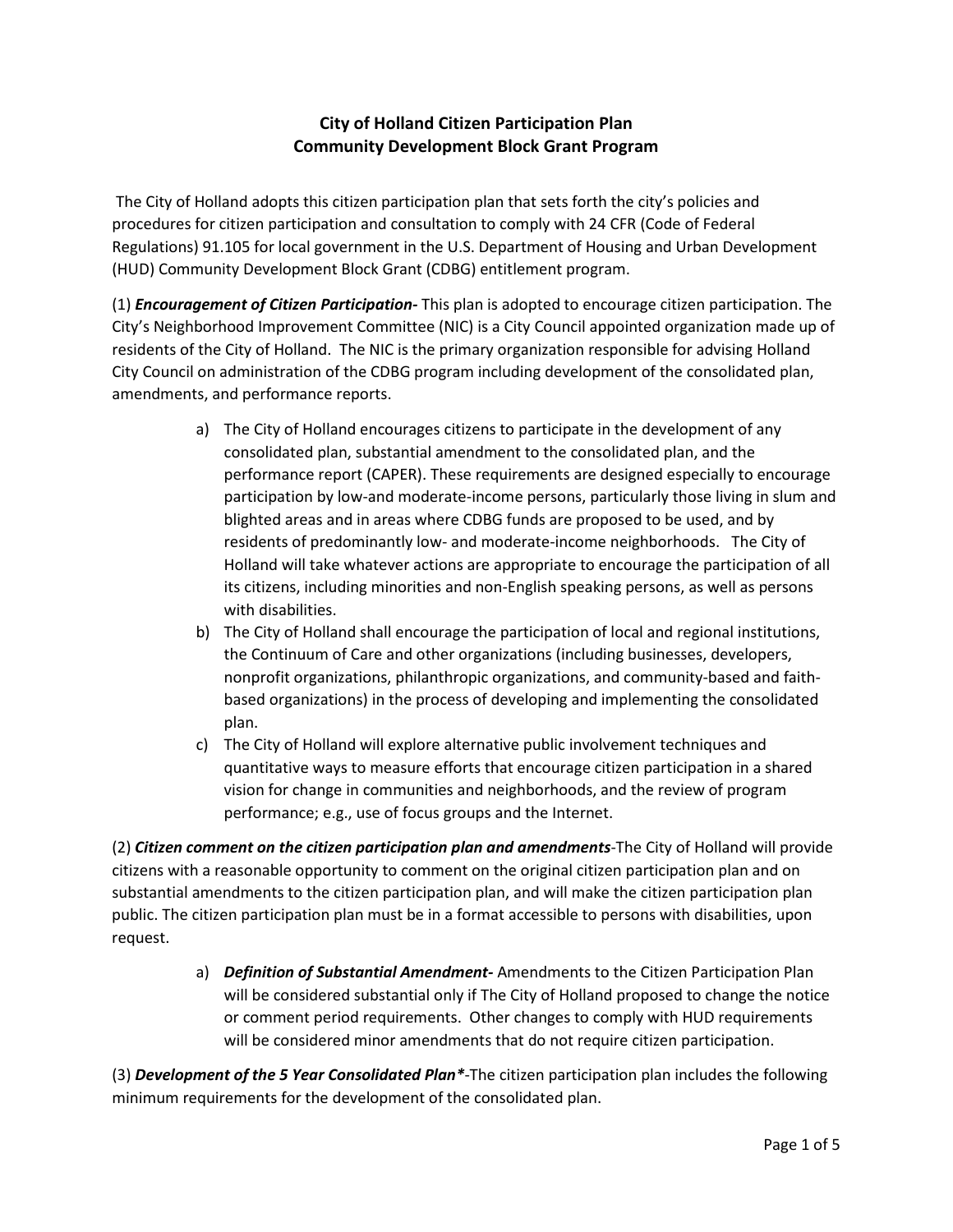(1) *Consolidated Plan Development*- Before it adopts a consolidated plan, The City of Holland will make available to citizens, public agencies, and other interested parties information that includes the amount of assistance The City of Holland expects to receive (including grant funds and program income) and the range of activities that may be undertaken, including the estimated amount that will benefit persons of low and moderate income. The City of Holland will minimize any projects that cause the displacement of persons. The City of Holland expects no displacement to occur. If persons are displaced as a result of a CDBG funded activity the property owner will be responsible for the cost of relocating residents.

(2) *Publishing-*The City of Holland will publish the proposed consolidated plan in a manner that affords citizens, public agencies, and other interested parties a reasonable opportunity to examine its contents and to submit comments. The City of Holland will publish the proposed consolidated plan and give reasonable opportunity to examine the contents of the proposed consolidated plan. The City of Holland will publish a summary of the proposed consolidated plan in one or more newspapers of general circulation, and by making copies of the proposed consolidated plan available at Holland City Hall, or via the City of Holland website. The summary will describe the contents and purpose of the consolidated plan, and include the location where copies of the entire proposed consolidated plan may be examined. In addition, The City of Holland must provide a reasonable number of free copies of the plan to citizens and groups that request it.

(3) *Public Hearing*-The City of Holland will provide for at least one public hearing during the development of the consolidated plan. See section 6 for public hearing requirements, generally.

(4) *Comment Period*-The City of Holland will provide a period, **not less than 30 days**, to receive comments from citizens on the **consolidated plan**.

(5) *Consideration of Comments*-The City of Holland will consider any comments or views of citizens received in writing, or orally at the public hearings, in preparing the final consolidated plan. A summary of these comments or views, and a summary of any comments or views not accepted and the reasons therefor, shall be attached to the final consolidated plan.

## (4) **Criteria for Amendments\***—

(1) *Consolidated Plan Amendments*-Amendments will be processed as follows:

- a) If The City of Holland elects not to carry out an activity contained in a CDBG program year; or
- b) If The City of Holland elects to carry out activities other than those described in the CDBG program year; or
- c) The City of Holland proposes to make any substantial change\* in the use of the CDBG funds from one eligible activity to another; then,

(2) *Publishing and Comment Period*-The City of Holland will publish a summary of the proposed **substantial amendment**, give reasonable opportunity to examine the contents of the amendment, and will provide a period, not less than **30 days** to receive comments on the amendment before it is implemented. The City of Holland will publish a summary of the proposed amendment in one or more newspapers of general circulation, and make copies of the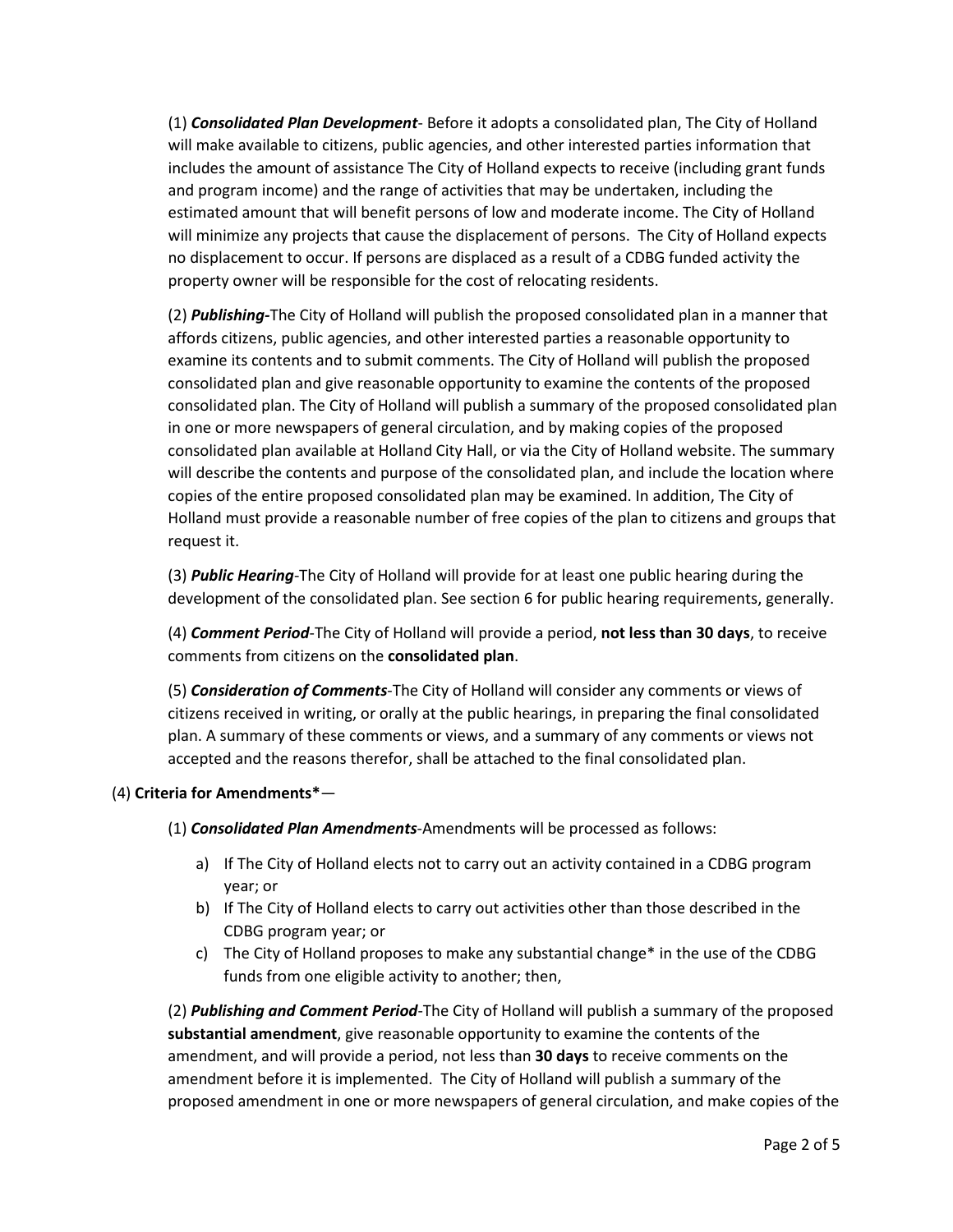proposed substantial amendment available at Holland City Hall, or via the City of Holland website. The summary will describe the contents and purpose of the amendment, and include the location where copies of the entire proposed amendment may be examined.

## **\*Note: Unless substantial change is otherwise defined by HUD regulations it shall include any change in which:**

- a) The City proposes to use more than ten percent of the annual entitlement amount for the affected program year to undertake one or more new activities;
- b) The City proposes to alter the stated purpose, location or class of beneficiaries of previously approved activities whose cost exceeds 10 percent of the entitlement amount for the affected program year;
- c) The combination of proposed new activities, and changes in the purpose, location or class of beneficiaries of previously approved activities involves more than ten percent of the entitlement amount approved for the affected program year;
- d) The cumulative effect of a number of smaller changes involving new activities, changes in the purpose, location or class of beneficiaries of approved activities exceeds ten percent of the entitlement amount approved for the affected program year.

(3) The City of Holland will consider any comments or views of citizens received in writing, or orally at public hearings, if any, in preparing the substantial amendment of the consolidated plan. A summary of these comments or views, and a summary of any comments or views not accepted and the reasons therefor, shall be attached to the substantial amendment of the consolidated plan.

## (5) *Performance reports*

- a) *Publishing and Comment Period*-The City of Holland will publish a summary of any **performance reports**, give reasonable opportunity to examine the contents of the report, and will provide a period, not less than **15 days** to receive comments on them before they are submitted to HUD. The City of Holland will publish a summary of performance reports in one or more newspapers of general circulation, and make copies of the reports available at Holland City Hall, or via the City of Holland website. The summary will describe the contents and purpose of the performance report, and include the location where copies of the entire report may be examined.
- b) *Comments*-The City of Holland to consider any comments or views of citizens received in writing, or orally at public hearings in preparing the performance report. A summary of these comments or views shall be attached to the performance report.

(6) *Public hearings\****-**The City of Holland will hold a least two public hearings per year to obtain citizens' views and to respond to proposals and questions, to be conducted at a minimum of two different stages of the program year. Together, the hearings must address housing and community development needs, development of proposed activities, and review of program performance. To obtain the views of citizens on housing and community development needs, including priority non-housing community development needs. The City of Holland will hold at least one of these hearings before the proposed consolidated plan is published for comment.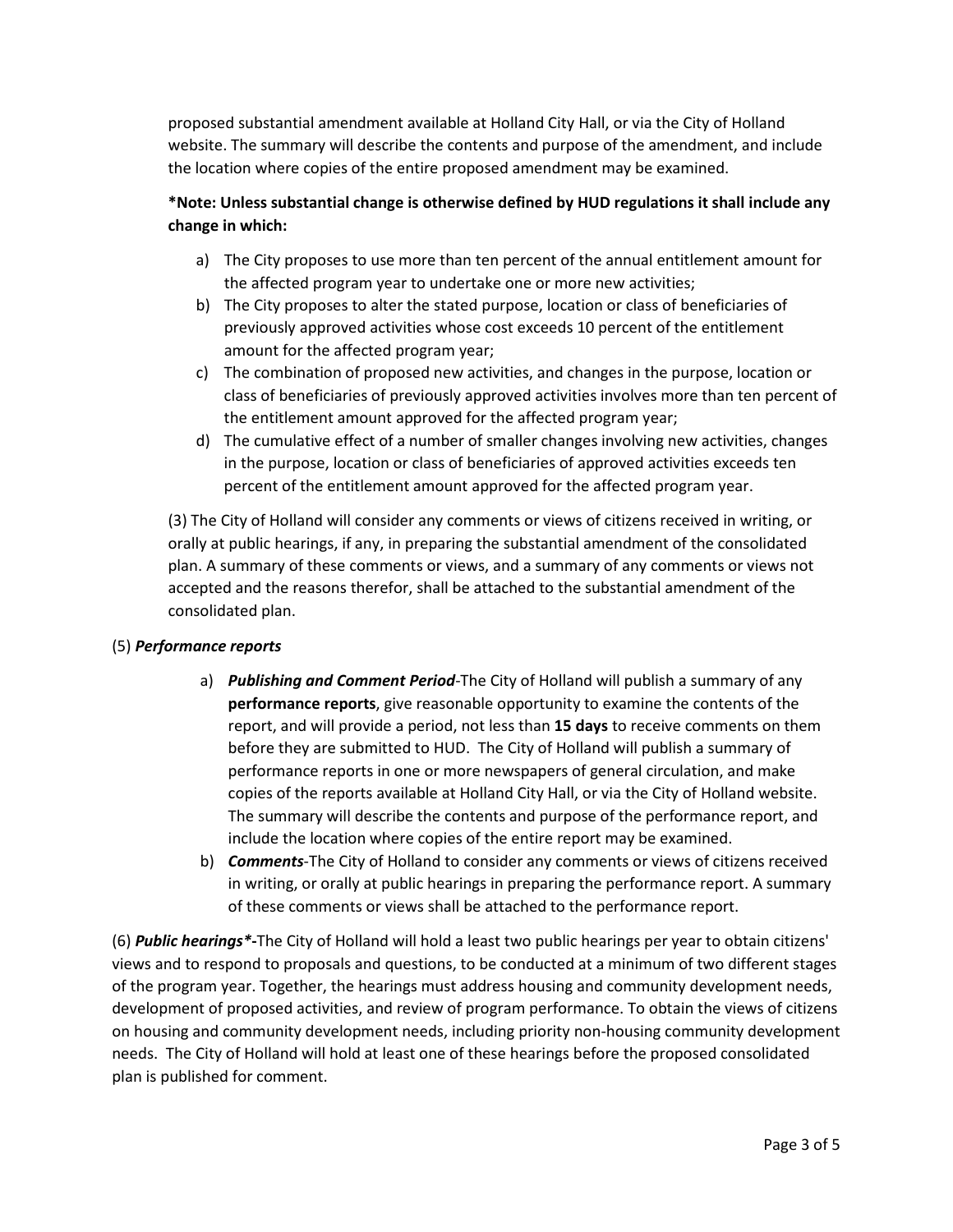- a) *Notice of Public Hearing*s-The City of Holland will provide adequate advance notice to citizens of each hearing, with sufficient information published about the subject of the hearing to permit informed comment. **The minimum notice for Public Hearings is two weeks.** The hearings be held at times and locations convenient to potential and actual beneficiaries, and with accommodation for persons with disabilities.
- b) *Aids for the disabled, or non-English speaking residents*-The City of Holland will provide necessary services and auxiliary aids, such as signers for hearing impaired and audiotapes of printed materials, to individuals with disabilities, upon receipt of seven days prior notice. Person with disabilities requiring auxiliary aids services should contact the City of Holland by writing or calling: Human Relations C/O City Clerk's Office, 270 S River Avenue Holland, MI 49423, telephone 616.355.1301. Language translations or interpretations will be provided upon request with seven days prior notice.

(7) *Meetings-*The City of Holland will provide citizens with reasonable and timely access to local meetings.

(8) *Availability to the public*- The consolidated plan as adopted, substantial amendments, and the performance report will be available to the public, including the availability of materials in a form accessible to persons with disabilities, upon request.

(9) *Access to records*-The City of Holland will provide citizens, public agencies, and other interested parties with reasonable and timely access to information and records relating to The City of Holland's consolidated plan and The City of Holland's use of assistance under the programs covered by this part during the preceding five years.

(10) *Technical assistance-* Technical assistance will be provided to groups representative of persons of low- and moderate-income that request such assistance in developing proposals for funding assistance under any of the programs covered by the consolidated plan, with the level and type of assistance determined by The City of Holland. The assistance need not include the provision of funds to the groups.

(11) *Complaints-* The City of Holland will provide a timely, substantive written response to every written citizen complaint, within an established period of time (within 15 working days) The response shall 1) state that the complaint will be addressed at the next Neighborhood Improvement Committee Meeting 2) Include a notice to where and when the meeting is to take place, and 3) encourage complainant to attend the meeting. A copy of the complaint along with the Staff's response shall be sent to Committee members. Within seven (7) calendar days of the Commission meeting, the complainant shall be sent a letter stating the action taken by the Committee and the reason(s) for this action.

(12) *Use of citizen participation plan*-The City of Holland must follow its citizen participation plan.

\_\_\_\_\_\_\_\_\_\_\_\_\_\_\_\_\_\_\_\_\_\_\_\_\_\_\_\_\_\_\_\_\_

(13) *Jurisdiction responsibility-*The requirements for citizen participation do not restrict the responsibility or authority of The City of Holland for the development and execution of its consolidated plan.